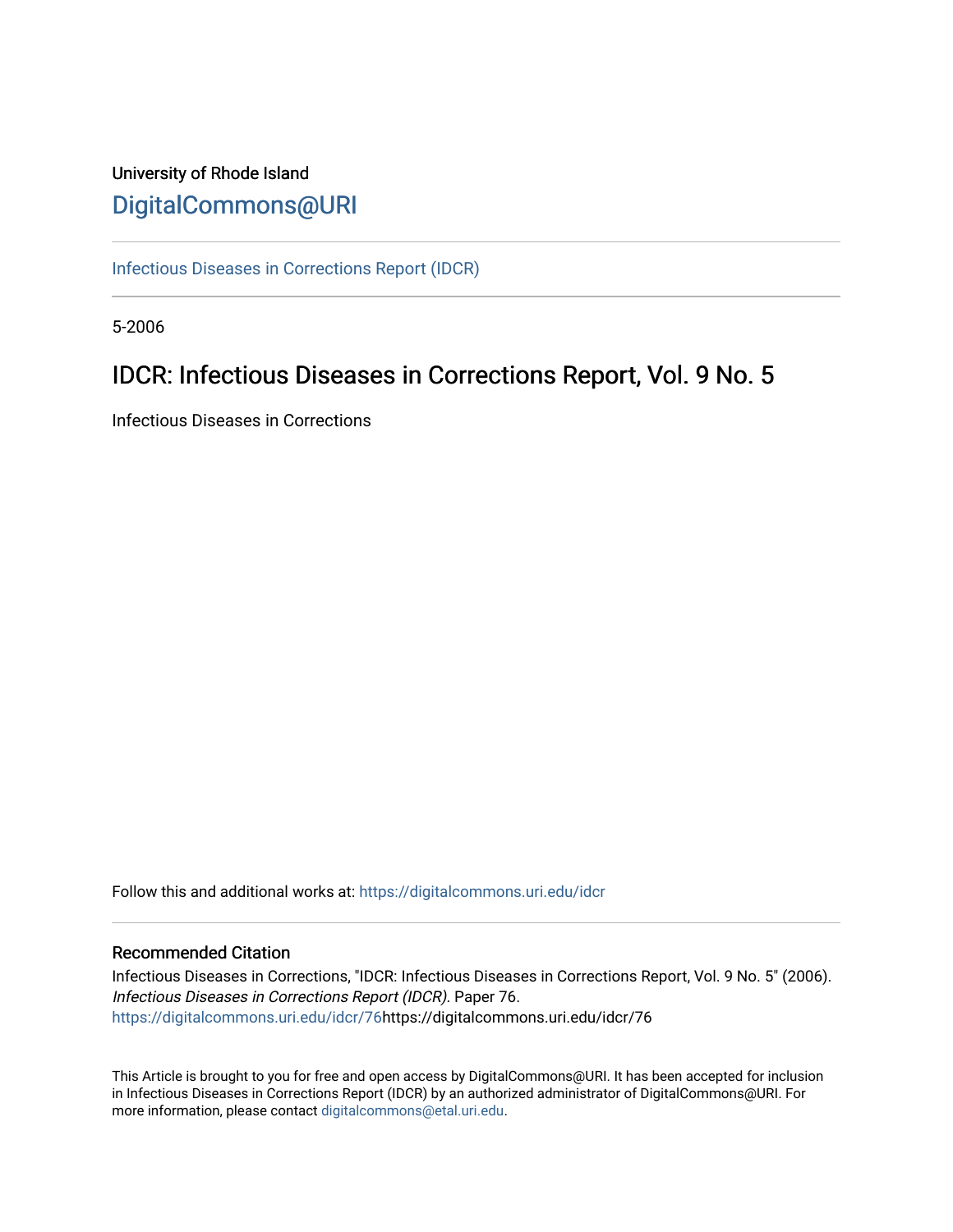

**Brown IDCR** 

May 2006 Vol. 9, Issue 5

### NFECTIOUS DISEASES IN CORRECTIONS REPORT

#### SPONSORED BY THE BROWN MEDICAL SCHOOL, OFFICE OF CONTINUING MEDICAL EDUCATION

### **ABOUT IDCR**

*IDCR, a forum for correctional problem solving, targets correctional physicians, nurses, administrators, outreach workers, and case managers. Published monthly and distributed by email and fax, IDCR provides up-to-the moment information on HIV/AIDS, hepatitis, and other infectious diseases, as well as efficient ways to administer treatment in the correctional environment. Continuing Medical Education credits are provided by the Brown University Office of Continuing Medical Education. IDCR is distributed to all members of the Society of Correctional Physicians (SCP) within the SCP publication, CorrDocs (www.corrdocs.org).*

#### **CO-CHIEF EDITORS Anne S. De Groot, MD**

*Director, TB/HIV Research Lab, Brown Medical School*

**David A. Wohl, MD** *Associate Professor of Medicine University of North Carolina AIDS Clinical Research Unit*

#### **DEPUTY EDITORS Joseph Bick, MD**

*Chief Medical Officer, California Medical Facility, California Department of Corrections*

**Renee Ridzon, MD** *Consultant*

#### **SUPPORTERS**

*IDCR is grateful for the support of the following companies through unrestricted educational grants:*

*Major Support: Abbott Laboratories and Roche Pharmaceuticals.* 

*Sustaining: Pfizer Inc., Gilead Sciences, Inc., GlaxoSmithKline, Merck & Co., and Schering-Plough.*

# **SPECIAL REPORT: TRANSMISSION OF HIV WITHIN A STATE PRISON** *(MOTHER'S DAY EDITION TO BE PUBLISHED IN JUNE)*

#### *David Alain Wohl, MD*

#### *DISCLOSURES:*

*Speakers' Bureau: Gilead Sciences, Bristol Myers Squibb, Abbott Laboratories, Roche Pharmaceuticals, Boehringer-Ingelheim.* 

*Grant Support: Abbott Laboratories, Gilead Sciences, Roche Pharmaceuticals.* 

Although most incarcerated individuals with HIV infection acquire the virus prior to their imprisonment, the high prevalence of HIV infection and frequency of unprotected sex in correctional facilities suggest that spread of HIV within prisons also occurs. However, few studies have investigated intramural transmission of HIV infection in the U.S. and most of these, conducted early in the epidemic, reported a low incidence of HIV infection within prisons.<sup>1-3</sup> A more recent study of 446 incarcerated men in Rhode Island found no cases of HIV seroconversion after 694 person-years of in-prison follow-up; in contrast, transmission of hepatitis B virus and hepatitis C virus were observed.<sup>4</sup>

The primary challenge to determining the incidence of HIV during incarceration is the absence of HIV testing data at both the time of incarceration and release. Few correctional systems conduct testing at entry and exit, and those that do have not published their findings. More common is the performance of HIV screening of inmates at the time of their incarceration; among a subset requesting testing or for whom the test is clinically indicated, an HIV test is repeated during the incarceration.

Last month, the Centers for Disease Control and Prevention (CDC) reported in the *Morbidity and Mortality Weekly Reports (MMWR)* the investigation of 88 male inmates of the Georgia Department of Corrections who between 1992 and 2005 were found to have acquired HIV during their incarceration.<sup>5</sup> Those with documented HIV seroconversion while incarcerated all had previously been found to be seronegative at prison entry when they were tested as part of

Georgia's policy of mandatory HIV testing of new prison inmates. Almost half (47%) were discovered to be HIV-infected during a program started in 2003 offering voluntary HIV testing annually to all inmates, while the remaining inmates were found to be HIV-positive after requesting to be HIV tested or receiving the test as part of their clinical care. This annual HIV testing program ended in 2005. Of the 88 inmates who seroconverted, the median age at time of the detection of HIV was 32 years (range: 21-58 years); 67% were black and 33% were white.



To examine risk factors associated with HIV infection during incarceration, the CDC conduct-

#### *Continued on page 2*

| What's Inside                                                                                         |  |
|-------------------------------------------------------------------------------------------------------|--|
| Editor's Letter                                                                                       |  |
| Spotlight Manual District Product Product Product Product Product Product Product Product Product Pro |  |
|                                                                                                       |  |
|                                                                                                       |  |
|                                                                                                       |  |
|                                                                                                       |  |

Brown Medical School | Providence, RI 02912 | 401.453.2068 | fax: 401.272.7562 | www.IDCRonline.org *If you have any problems with this fax transmission please call 800.748.4336 or e-mail us at IDCR@corrections.net*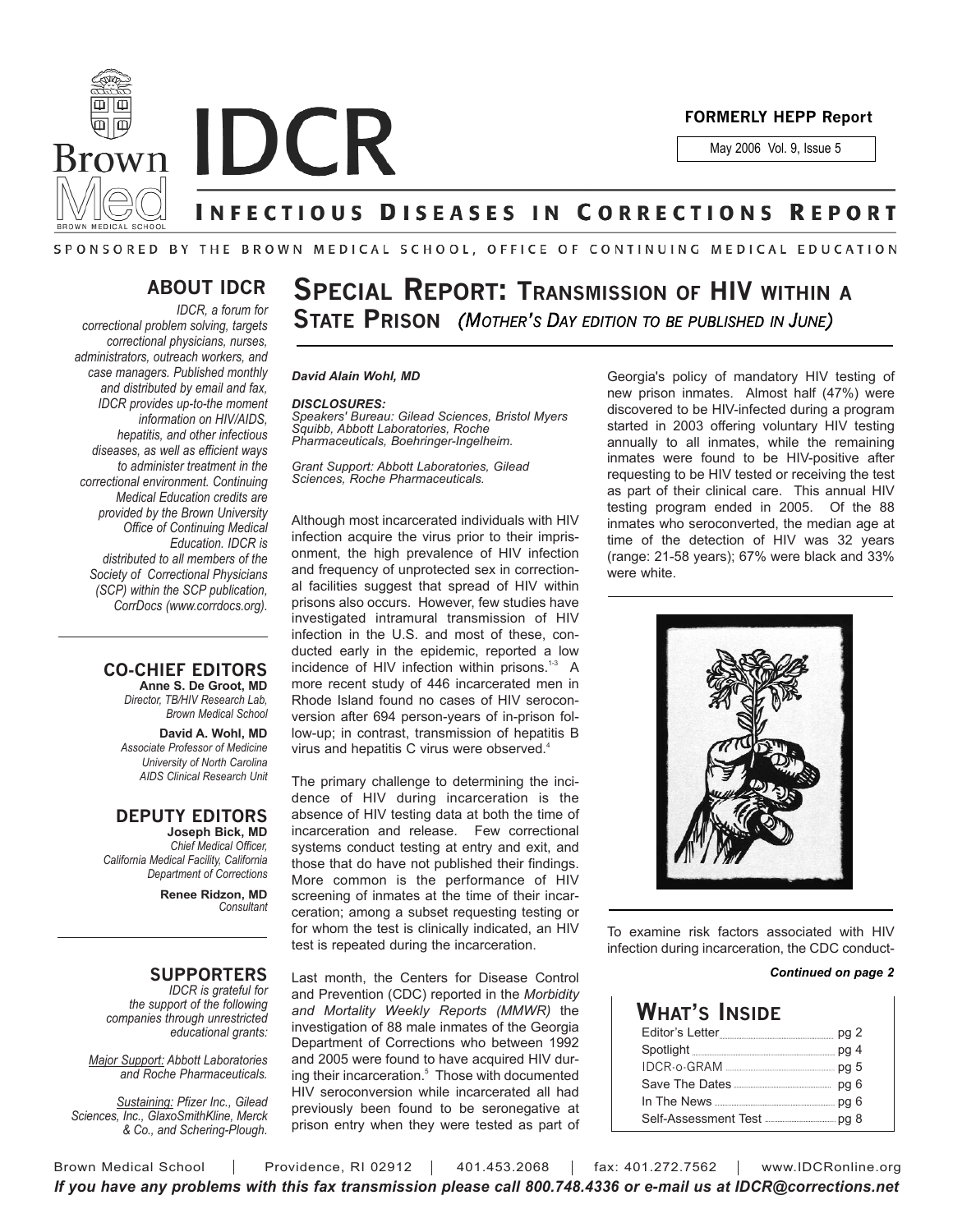#### **TRANSMISSION OF HIV...** *(continued from page 1)*

ed two case-control studies to compare the men who acquired HIV in prison with inmates who remained HIV-uninfected. In Multivariable analysis of the unmatched study found HIV seroconversion to be statistically significantly associated with selfreported male-male sex in prison, older age, having served >5 years of the current sentence, and having a body mass index staff. Of 43 inmates (34 cases and nine controls) who reported engaging in consensual sex, 13 (30%) said they used condoms or other improvised barrier methods including rubber gloves and plastic wrap.

*See the Spotlight for two different perspectives on the results of the CDC investigation*

The association between HIV in-prison seroconversion and low BMI may be due to the sexual victimization of smaller men; however, sex was overwhelmingly reported by participants to be consensual with only 9% of cases and 1% of controls reporting being a victim of rape during incarceration. In an accompanying editorial, the CDC recommended that HIV prevention efforts in prisons address male-male sex, injection drug use and tattooing, and that inmate-led interventions may be particularly effective. Reflecting the report by participants of sexual contact between staff and inmates, it was suggested that HIV education not be limited to only inmates. In addition, it was recommended that HIV testing at prison entry and exit should be conducted and voluntary testing offered regularly during the incarceration. The CDC was less direct regarding condom distribution in correctional settings. Noting that condoms are provided to some inmates in state prisons in Mississippi and Vermont and jails in Los Angeles, New York, Philadelphia, San Francisco, and the District of Columbia, the editorial recommended that these programs be evaluated and that departments of corrections "should assess relevant state laws, policies, and circumstances to determine the feasibility and benefits and risks of implementing such programs."

#### **Table 1. Multivariable analysis of characteristics and risk behaviors among inmates with HIV seroconversion in prison compared to matched controls**

|                                | <b>Multivariable Analysis</b>      |    |                                        |    |                           |               |         |
|--------------------------------|------------------------------------|----|----------------------------------------|----|---------------------------|---------------|---------|
| <b>Characteristic/Behavior</b> | Cases<br>(n=68)*<br><b>No</b><br>% |    | <b>Controls</b><br>$(n=68)$<br>No<br>% |    | Adjusted<br>Odds<br>Ratio | 95% CI        | p value |
| Male-male sex in prison        | 45                                 | 66 | 9                                      | 13 | 10.1                      | $3.0 - 54.9$  | < 0.01  |
| Received prison tattoo         | 40                                 | 59 | 28                                     | 41 | 13.7                      | $1.5 - 390.6$ | 0.01    |
| BMI <24.5 kg/ $m^2$            | 51                                 | 75 | 23                                     | 34 | 3.8                       | $1.2 - 15.2$  | 0.02    |
| Black race                     | 45                                 | 66 | 40                                     | 59 | 3.7                       | $1.1 - 16.7$  | 0.03    |

*\*Of the 88 HIV seroconverters, 11 were released from prison and two died before the start of the case-control study. Of the 75 remaining seroconverting inmates, 68 were enrolled in the case controlled studies.* 

*Modified from: CDC. HIV Transmission Among Male Inmates in a State Prison System -- - Georgia, 1992--2005. MMWR Morb Mortal Wkly Rep. 2006;55(15):421-6.*

the first, infected cases were compared to a random selection of unmatched, uninfected controls who resided in one of the seven facilities where most of the cases were believed to have become HIV-infected. In the second study, cases were contrasted to control subjects selected from the 31 state prison facilities in Georgia where case inmates were housed and matched by sentence length and time already served.

(BMI) of  $\leq$ 25.4 kg/m<sup>2</sup> on entry into prison. In a similar analysis of the matched study, self-reported sex with men in prison, receiving a prison tattoo, a BMI of <25.4  $kg/m<sup>2</sup>$  on entry into prison, and black race were significantly associated with seroconversion. *(see Table 1)* Notably, 32% of the cases and 6% of the matched controls reported sex with a male staff member and 22% of cases and 9% of these controls stated they had sex with female prison

#### *References:*

- *1. Kelly PW, Redfield RR, Ward DL. Prevalence and incidence of HTLV-III infection in a prison. JAMA. 1986;256:2198-2199.*
- *2. Brewer TF, Vlahov D, Taylor E, et al. Transmission of HIV-1 within a statewide prison system. AIDS. 1988;2:363-367.*

*3. Horsburgh CR Jr, Jarvis JQ, MacArthur T, et al. Seroconversion to human immunodeficiency virus infection in prison inmates. Am J Public Health. 1990;80:209-210.*

# **LETTER FROM THE EDITOR SPECIAL REPORT**

Dear Correctional Colleagues,

Last month the CDC's Morbidity and Mortality Monthly Report (MMWR) included a report on the documented serocoversion of 88 men incarcerated within the Georgia Department of Corrections. The report and an accompanying editorial by CDC authors raise important concerns regarding the spread of HIV within correctional settings and the appropriate measures to prevent such transmission. Since the release of the MMWR article, the IDCR board of editors has discussed the implications of the report and how the newsletter should respond. Through our conversations we have learned that among the members of the

*4. Macalino GE, Vlahov D, Sanford-Colby S, et al. Prevalence and incidence of HIV, hepatitis B virus, and hepatitis C virus infections among males in Rhode Island prisons. Am J Public Health. 2004;94(7):1218-23. 5. CDC. HIV Transmission Among Male Inmates in a State Prison System ---*

*Georgia, 1992--2005. MMWR Morb Mortal Wkly Rep. 2006;55(15):421-6. http://www.cdc.gov/mmwr/preview/mmwrhtml/mm5515a1.htm*

board there are strong yet diverse views on several issues raised by the article including the magnitude of intramural spread of HIV infection, who is responsible for preventing HIV transmission in correctional facilities and what is the role of interventions such as inmate access to condoms and sterile syringes in correctional settings.

Our opinions were most divergent on the issue of condoms. Some board members feel that the findings reported in the article are a wake-up call for greatly enhancing HIV prevention in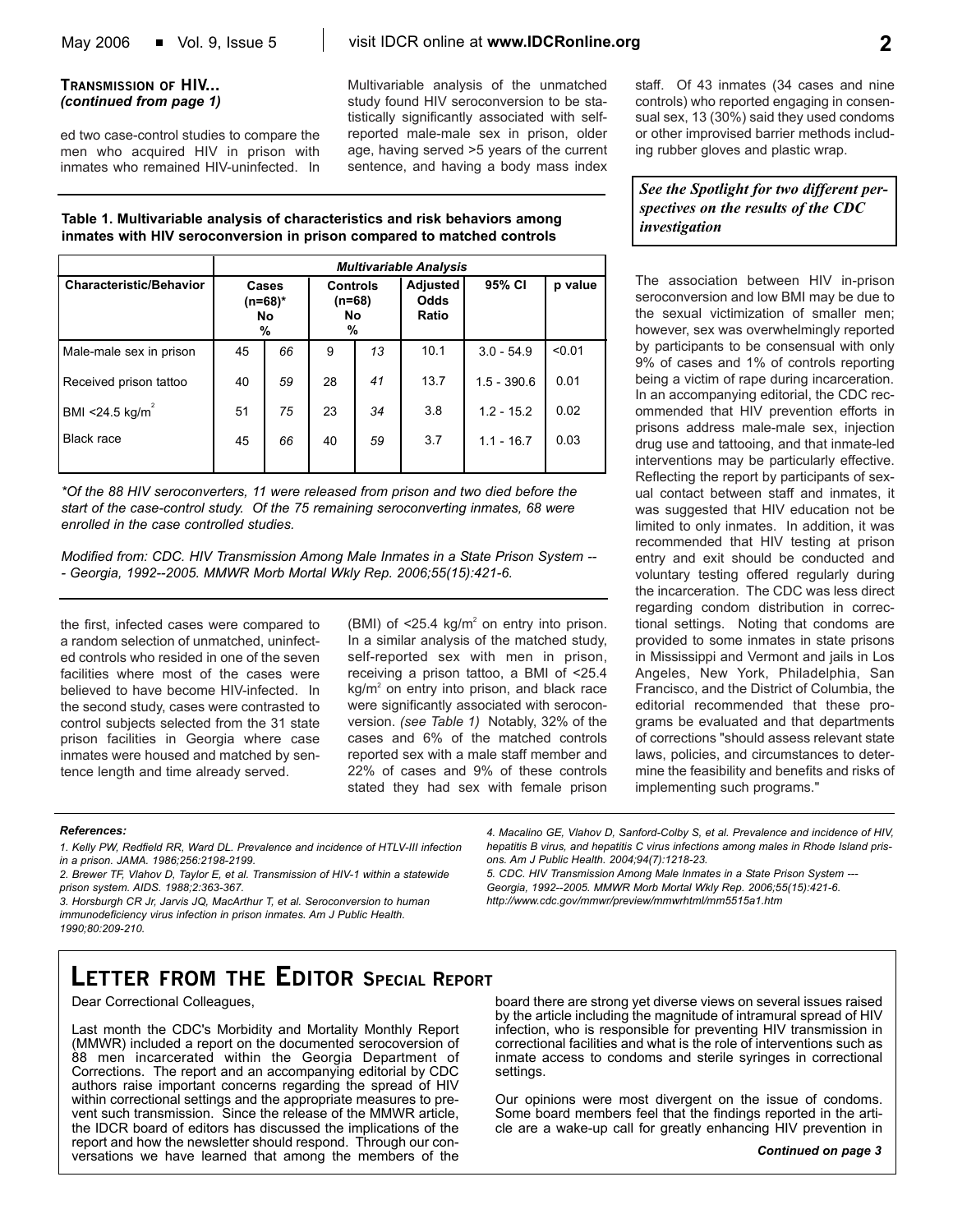### **LETTER FROM THE EDITOR** *(continued from page 2)*

prisons and that a centerpiece of these efforts should be the distribution of condoms - an HIV and STD prevention tool that has been repeatedly demonstrated to be effective in a variety of settings. Arguments regarding any potential danger of condoms in the hands of prison inmates, these members felt, are short on data and long on misplaced moralizing. Other members counter that much is currently being done to prevent HIV transmission in prisons, that such transmission events are relatively rare and that future efforts to reduce intramural spread of HIV should focus on abstinence and perhaps being faithful (the A and B of the ABC prevention paradigm) rather than C, condoms. Several also caution that the CDC report was based on selfreported data from inmates and although these interviews were conducted using computer assisted techniques designed to reduce bias, the information collected remain self-reported and unsubstantiated. To these board members, the extremely troublesome reports of sex with prison staff by inmates in Georgia need to be taken with a heap of salt. However, we all agree that such documented contact between prison staff and inmates should be considered sexual abuse and punished accordingly.

There was greater consensus on the value of HIV screening in prisons with most agreeing that HIV testing is an important component of HIV prevention in this setting. That half of the HIV seroconversions in the Georgia Department of Corrections were detected via an annual voluntary HIV testing program was an important finding of the MMWR report. States have individual approaches to HIV screening of prison inmates as described in detail in the April IDCR. Yet, the CDC is recommending all state prison systems expand HIV testing to include voluntary screening during incarceration.

To get their perspectives on the MMWR report we asked Joseph Paris, the former medical director of the Georgia Department of Corrections (who is also an IDCR board member), and Madeleine LaMarre, an author of the report, to provide their views on the implications of the results. The aim of our coverage is to permit IDCR readers a unique opportunity to become familiar not only with the details of the MMWR report but also the perspectives of these key individuals when considering their own response to the report. I suspect that like our board our readership will also have a range of responses to the MMWR findings. We continue to encourage you to write us with your views. Selected letters to the editor will be published on our new "reader response" page online at http://www.IDCRonline.org.

Lastly, CME questions regarding the MMWR report will address the main points that are covered in a brief summary article, including the type of study that was performed, the main findings of the study, and the recommendations that were provided by the accompanying editorial.

David Alain Wohl, MD

*Cover Artwork "2001"*

*Linoleum Block print by Eric Avery. M.D. Reprinted with the artist's permission. For more information on Dr. Avery's art please see http://www.docart.com*

### **Subscribe to IDCR**

Fax to **617-770-3339** for any of the following: *(please print clearly or type)*

Yes, I would like to add/update/correct (circle one) my contact information for my complimentary subscription of IDCR fax/email newsletter.

Yes, I would like to sign up the following colleague to receive a complimentary subscription of IDCR fax/email newsletter.

Yes, I would like my IDCR to be delivered in the future as an attached PDF file in an email (rather than have a fax).

| NAME:                       | <b>FACILITY:</b>                                          |                                                           |                                           |
|-----------------------------|-----------------------------------------------------------|-----------------------------------------------------------|-------------------------------------------|
| <b>CHECK ONE:</b>           |                                                           |                                                           |                                           |
| O Physician<br>◯ Pharmacist | O Physician Assistant<br>○ Medical Director/Administrator | ○ Nurse/Nurse Practitioner<br>○ HIV Case Worker/Counselor | O Nurse Administrator<br>$\bigcirc$ Other |
| ADDRESS:                    | CITY:                                                     |                                                           | $STATE:$ $ZIP:$                           |
| FAX:                        |                                                           | <b>PHONE:</b>                                             |                                           |
| FMAIL:                      |                                                           |                                                           |                                           |

#### **Faculty Disclosure**

In accordance with the Accreditation Council for Continuing Medical Education Standards for Commercial Support, the faculty for this activity have been asked to complete Conflict of Interest Disclosure forms. Disclosures are listed at the end of articles. All of the individual medications discussed in

this newsletter are approved for treatment of HIV and hepatitis unless otherwise indicated. For the treatment of HIV and hepatitis infection, many physicians opt to use combination antiretroviral therapy which is not addressed by the FDA.

#### **Associate Editors**

Rick Altice, MD *Yale University AIDS Program*

David Paar, MD *Associate Professor of Medicine, University of Texas, Medical Branch*

Dean Rieger, MD *Officer/Corporate Medical Director, Correct Care Solutions*

Karl Brown, MD, FACP *Infectious Disease Supervisor PHS-Rikers Island*

> Ralf Jürgens *Consultant*

Joseph Paris, PhD, MD, FSCP, CCHP *Former Medical Director, Georgia Dept. of Corrections*

Lester Wright, MD, MPH *Chief Medical Officer, New York State Dept. of Correctional Services*

William Cassidy, MD *Associate Professor of Medicine, Louisiana State University Health Sciences Center*

Bethany Weaver, DO, MPH *Acting Instructor, Univ. of Washington, Center for AIDS and STD Research*

David Thomas, MD, JD *Professor and Chairman, Division of Correctional Medicine NSU-COM*

#### **Editorial Board**

Neil Fisher, MD *Medical Director, Chief Health Officer, Martin Correctional Institute*

Lynn Taylor, MD *Assistant Professor of Medicine, Brown University School of Medicine, The Miriam Hospital*

> Michael Poshkus, MD *Medical Program Director, Rhode Island Department of Corrections*

Louis Tripoli, MD, FACFE *Vice President of Medical Affairs, CMS Correctional Medical Services*

Josiah Rich, MD *Associate Professor of Medicine and Community Health Brown University School of Medicine*

> Steven F. Scheibel, MD *Regional Medical Director Prison Health Services, Inc*

Barry Zack, MPH *Executive Director, Centerforce*

Eric Avery, MD

Michelle Gaseau *The Corrections Connection*

**Layout** Derek O'Brien *The Corrections Connection*

**Distribution** Screened Images Multimedia

> **Managing Editor** Sara Tedeschi *IDCR*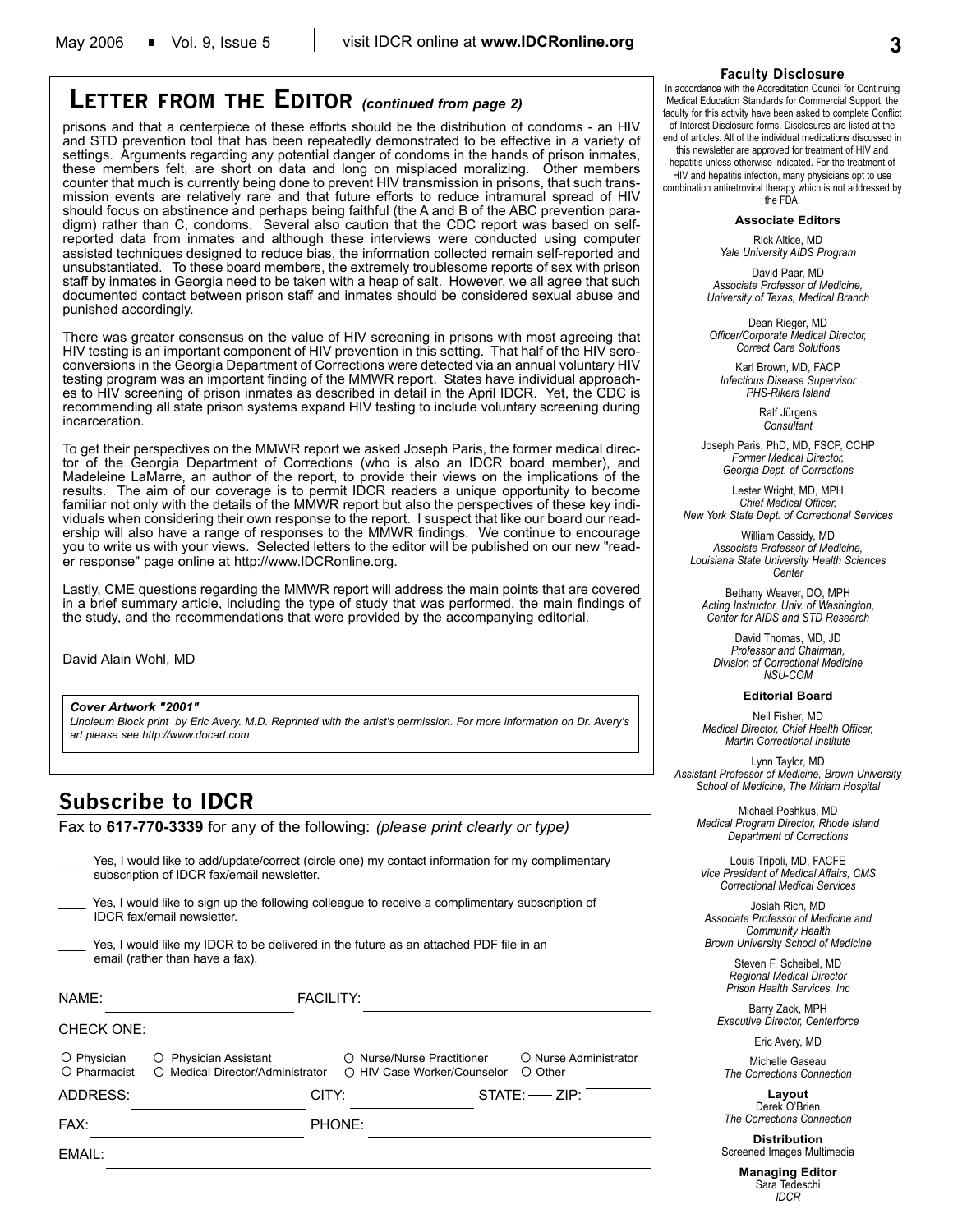### **SPOTLIGHT: POINT - COUNTERPOINT**

#### **WHAT ARE THE IMPLICATIONS OF THE RESULTS OF THE STUDY CONDUCTED IN THE GEORGIA DEPARTMENT OF CORRECTIONS FOR HIV PREVENTION IN PRISONS?**

#### *Joseph Paris, MD*

*The author is former Medical Director at the Georgia Department of Corrections*

The recent *MMWR* study regarding the Georgia Department of Corrections (GDC) is in many ways a first and brings about much food for thought. Inevitably, a study of this breadth and complexity may lead to misinterpretations and sensationalism. I was the GDC Medical Director during the last decade of the study period and I believe I have some understanding of the underlying issues.

As physicians and human beings, we should feel the pain of each intramural seroconversion, which is a very real, personal tragedy. Yet, in my opinion, the *MMWR* paper should have highlighted the relatively low number of intramural conversions. The study period was 17 years. If one assumes the rate of conversions was approximately even throughout, there were about 5.1 intramural HIV conversions per year. The GDC today has about 50,000 inmates, but this is a static number which does not reflect the fact that, in any given year, there is a turnover of approximately 25,000 inmates. Therefore, by each year's end, the GDC had provided medical care and HIV testing to some 75,000 persons (if every inmate were to accept annual voluntary re-testing; in practice, about 10% do not). Further, because of the nearly 50% yearly turnover, the GDC housed perhaps 6,000 or more HIV-infected individuals. Additionally, it is not known how many inmates may have been infected just prior to incarceration (i.e., during the window period).

With so many infected persons passing through the GDC, no cohorting of HIV-positive inmates, and a large number of susceptible inmates, why was intramural transmission so low?

I believe that the media will likely misinterpret the *MMWR* data on the route of infection for the intramural conversions. The figures given for prisoner risk activities like sex, injection drug use, and other behaviors were self-reported, with all the implications on their validity. Also, the number of seroconverted and matched non-seroconverted inmates interviewed was very small. Again, if these figures for risk behaviors are correct, why was the yearly rate of intramural seroconversions so small?

The paper discusses the pros and cons of cohorting to lower the already very low rate of intramural conversions. But, cohorting is not a real option. To cohort or segregate so as to ensure the existence of "guaranteed HIV-free prisons," one would have to consider the very real possibility that in such perceived "HIV-free prisons" inmates may forego precautions and embark in risky behavior because of the assumed safety. It is quite possible that in such facilities introduction of HIV by a single case within the testing window, or by infected staff (a risk acknowledged in the paper's editorial note), may spread the virus rapidly and infect large numbers of inmates. In order to guarantee that a prison is "HIV-free," one would have to test at intake--whether tested previously at another prison or not--re-test at the end of the window (e.g., at 6 months) and periodically re-test all inmates, perhaps as frequently as every 6 months. I posit that it would be very difficult and expensive to maintain a "guaranteed HIV-free prison."

Whether the authors considered the transmission rates to be high or low is not apparent from the paper. Further, the paper did not comment on the decision by GDC in 2005 to stop annual, voluntary, universal HIV re-testing. It seems that studies like this one, so very enlightening despite its limitations, will not be repeated in Georgia for some time.

#### *Madie LaMarre MN, APRN, BC*

*The author is the former Statewide Clinical Services Manager of the Georgia Department of Corrections. She is one of the co-authors of the MMWR report. This editorial represents her personal views and not that of any governmental agency.*

Since the publication of the *MMWR*, some correctional health professionals and news media concluded that the study showed that the incidence of HIV infections in the Georgia Department of Corrections (GDC) is low. Specifically, Dr. Joseph Paris mischaracterizes the study as a disease incidence study and then draws the conclusion that HIV incidence is low in GDC prisons. It is important to clarify that data collected did not permit calculation of HIV incidence rates, since prior to 2003, inmates were tested only upon arrival into GDC and not tested again, unless they showed signs of illness or requested to be tested. During this time, thousands of inmates came into the system and departed without having another HIV test. If new infections occurred, they were unlikely to have been identified. Moreover, for those HIV infections that were detected, GDC did not have a centralized surveillance system to report and track new infections until 2003. Thus, it is not possible to draw any conclusion regarding the incidence of HIV infections in GDC from this report.

Since 1988, Georgia state law has required mandatory HIV testing of all newly admitted inmates. No further periodic testing was conducted until 2003 when voluntary, annual HIV testing was implemented in GDC. The rationale for this testing policy was provided when GDC mortality reviews identified several cases of inmates who died of HIV-related disease and were diagnosed at, or shortly before, death. In an effort to reduce HIV-related morbidity and mortality, GDC implemented annual testing to enable early identification, counseling and treatment of newly infected inmates.

This testing policy and surveillance program resulted in the identification of 88 inmates who seroconverted while incarcerated. GDC recognized that these inmates did not represent the sum of all inmates who acquired HIV infection while incarcer-

ated, but it was this group of known seroconverters who served as the basis for the case-control study. The 88 seroconversions are not an insignificant number when one considers both the cost of medical treatment and potential sources of transmission to others. It also should be noted that 41 (47%) of the 88 HIV seroconverters in this study were identified during the two years in which annual testing was offered. Without periodic testing, many of these inmates would not have been diagnosed in a timely manner and provided access to medical care. In October of 2005, after the conclusion of this study, of 856 male inmates known to be HIV-positive in GDC, 76 (9%) had been infected during incarceration. Due to population turnover, this 76 included inmates who were part of the study as well as some who were diagnosed after the study began. It is noteworthy that almost ten percent of these prevalent HIVinfected male inmates acquired their infection during incarceration.

In the *MMWR* the CDC concludes that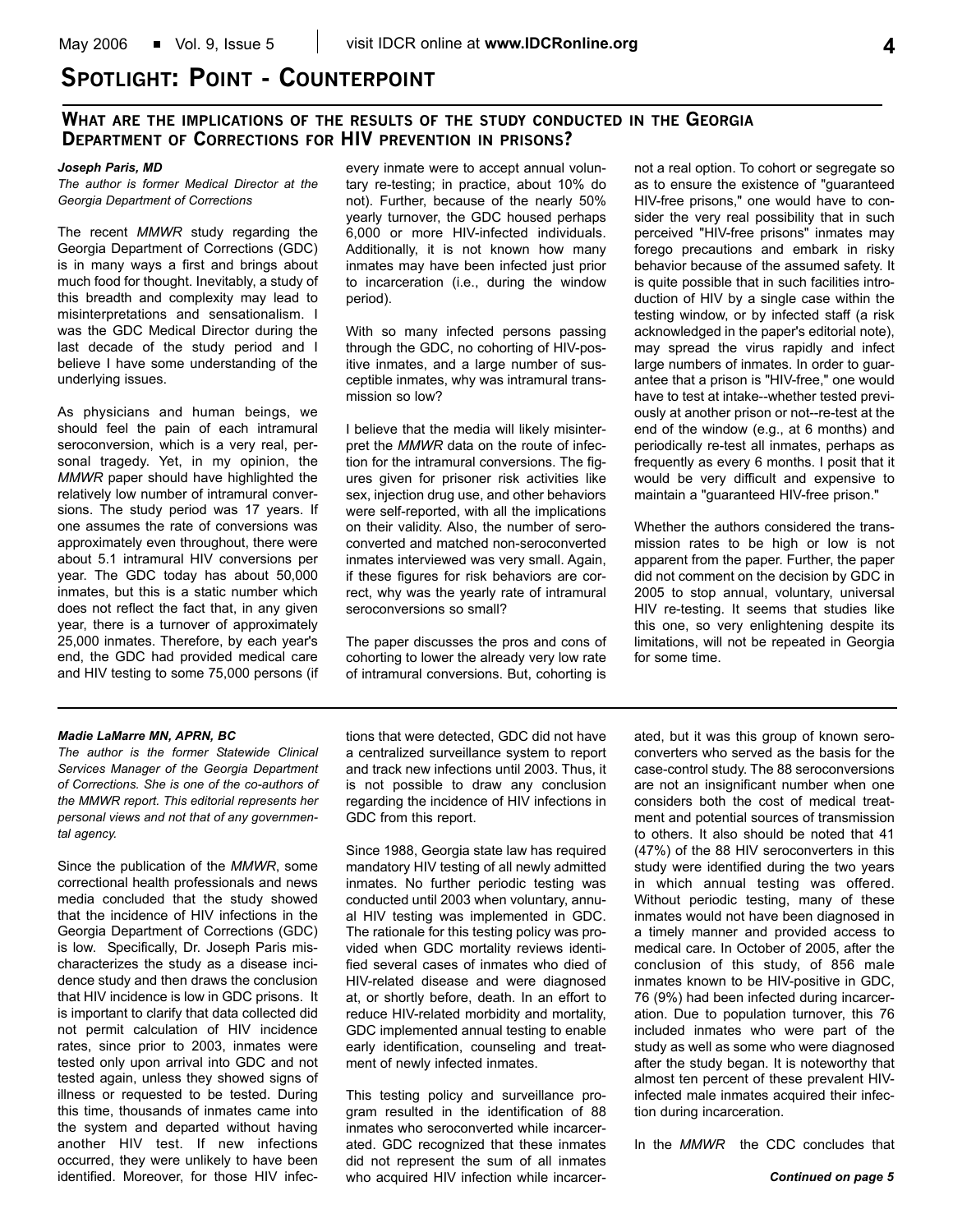#### **SPOTLIGHT...** *(continued from page 4)*

periodic HIV testing was useful and recommends that HIV screening be provided upon entry into prison, before release, and that voluntary HIV testing be offered periodically during incarceration. The CDC also recommends that correctional agencies assess the feasibility of implementing risk-reduction measures such as condom distribution to prevent disease transmission.

Unfortunately, in June 2005, the medical leadership of the GDC Office of Health Services discontinued voluntary annual HIV antibody testing. The result is that newly HIV-infected persons are unlikely to be identified, counseled and offered treatment.

Further, it is likely that some inmates' infections will not be identified until they are hospitalized or have died. Other inmates will be released into communities and may unknowingly infect others. Lastly, no further data will be collected that could be used to calculate disease incidence or assess the effectiveness of HIV and other sexually transmitted and blood-borne disease prevention strategies. This represents a missed opportunity to protect the health of inmates and the community, and to contribute to the body of knowledge regarding communicable disease prevention in prisons and jails. Hopefully, this testing policy will be reconsidered by GDC leadership. It is further hoped that correctional agencies across the country will implement testing policies consistent with CDC recommendations and will develop comprehensive prevention strategies that include:

- Ongoing inmate and staff education regarding prevention of HIV and other sexually transmitted and blood-borne infections;
- HIV counseling and testing;
- Hepatitis B vaccination; and
- Access to risk-reduction measures (e.g. condoms, and bleach to disinfect drug injection and tattooing equipment.)

The challenges of delivering health care in correctional facilities often results in insufficient attention to disease prevention. Studies such as this are a call to action to correctional health leaders to strengthen disease prevention efforts.

# **IDCR-O-GRAM**

### **Evaluation and Treatment of Possible Non-Occupational HIV Exposures**



Source: CDC. Management of Possible Sexual, Infection-Drug-Use, or Other Nonoccupational Exposure to HIV, Including Considerations Related to Antiretroviral Therapy - January 21, 2005

http://aidsinfo.nih.gov/ContentFiles/NonOccupationalExposureGL.pdf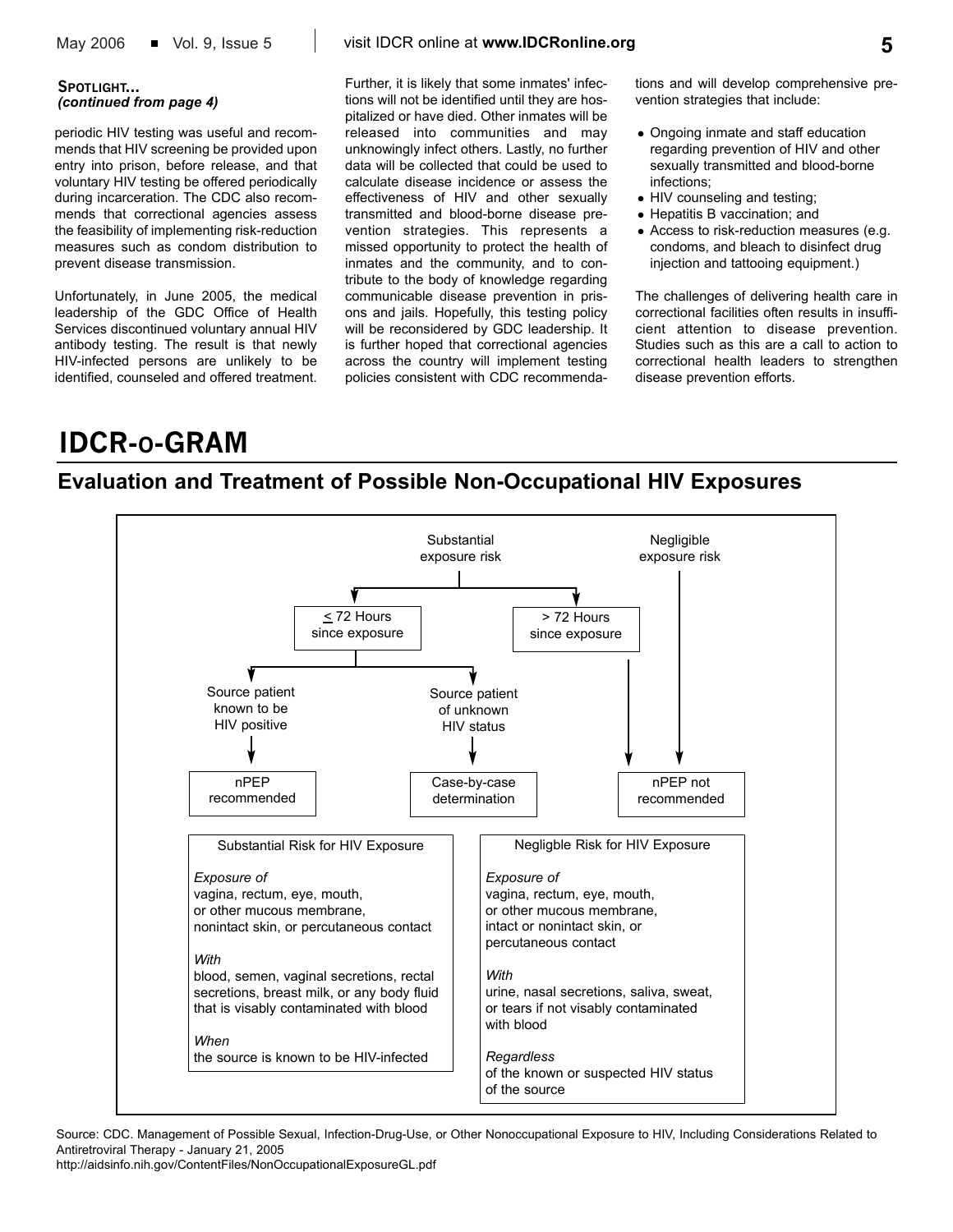### **SAVE THE DATES**

#### **Understanding Our Patients: HIV and Women in Corrections**

June 16, 2006 Moody Gardens Resort and Conference Center Galveston, Texas For registration information, e-mail: vikorsch@utmb.edu

**International Prisoner Health: Achieving International Standards in Prison Health Care** June 19-20, 2006 Tallinn, Estonia http://www.tandfevents.com/pri sonerhealth

**African Women in the Diaspora Conference: Empowering African Women, Ensuring Africa's Future**  June 22, 2006 Minneapolis, MN http://www.mawanet.org/html/c onference.htm

#### **American Correctional**

**Association Conference** August 12-17, 2006 Charlotte, NC http://www.aca.org/conferences/summer06/

# **NEWS AND LITERATURE REVIEWS**

#### **Directly Administered Antiretroviral Therapy (DAART) News**

Amy Wohl et al.<sup>1</sup> enrolled 250 HIV-infected individuals from three Los Angeles HIV clinics into a randomized, controlled six-month trial that evaluated whether DAART or intensive adherence case management (IACM) had beneficial effects on patients' CD4+ cell counts and HIV viral load, as compared to the standard of care (SOC). Participants were both treatment-naïve (46%) (treatment <6 months) and treatment-experienced (54%); 57% spoke Spanish only and 73% were unemployed. The 82 persons assigned to the DAART arm received daily deliveries of their medications and took one dose, Monday through Friday, in the presence of a bilingual community worker. The 84 participants receiving IACM were instructed to take their medications without supervision and met on a weekly basis with a case manager. The 84 persons in the control (SOC) group were told to take their medications without supervision, and met with their clinics' case managers on a quarterly basis. Over the course of six months, overall retention was 78%. More patients in the DAART arm (18%), as compared to the SOC arm (4%), dropped out of the study early; 40% these DAART participants cited that they exited the study because it required too much time or did not fit into their schedules.

At six months, there was no significant difference between the three study arms in terms of the percentage of patients with an undetectable viral load (defined as <400 copies/mL), nor in terms of median CD4+ cell count, change of CD4+ cell count from baseline, or selfreported adherence to HAART. As a potential explanation, the authors propose that the adherence support provided by each of the three clinics was sufficient. They conclude that DAART may be most beneficial to patients with a history of adherence problems.

A second study addressed the impact of DAART among a population that traditionally has problems with adherence to HAART: injection drug users (IDU). Lucas et al.<sup>2</sup> compared medication adherence, HIV viral load, and CD4+ cell count among HIV-infected IDU attending three Baltimore methadone clinics and receiving DAART versus three groups of HIV-infected patients of the Johns Hopkins Clinic self-administering their HAART: patients with a history of IDU receiving methadone and HAART (n=75), patients with a history of IDU but not receiving methadone while on HAART (n=244) and patients with no IDU history and on HAART (n=490). The 82 participants in the DAART arm received one dose of HAART each morning that they went to their methadone clinic. The 809 participants in the three comparison groups self-administered their HAART regimens.

At 12 months, 56% of DAART participants had an undetectable viral load (<400 copies/mL); this proportion was significantly higher than the percentage in each of the three comparison groups (range 32-44%). DAART participants also experienced a significantly higher increase in median CD4+ cell count as compared to the comparison group participants. The authors conclude that methadone clinic-based DAART can potentially provide significant clinical benefit for HIV-infected injection drug users.

An editorial by Flanigan and Mitty<sup>3</sup> points us in the direction of future research: "…will community-based DAART provide a benefit to active substance users?" They propose that DAART may be most feasibly instituted as a short-term intervention for substance users, given the tendency of this population to cycle through correctional systems and to frequently change residences.

*1. Wohl AR, Garland WH, Valencia R, Squires K, Witt MD, Kovacs A, Larsen R, Hader S, Anthony MN, Weidle PJ. A randomized trial of directly administered antiretroviral therapy and adherence case management intervention. Clin Infect Dis. 2006;42(11):1619-27.*

*2. Lucas GM, Mullen BA, Weidle PJ, Hader S, McCaul ME, Moore RD. Directly Administered Antiretroviral Therapy in Methadone Clinics Is Associated with Improved HIV Treatment Outcomes, Compared with Outcomes among Concurrent Comparison Groups. Clin Infect Dis. 2006;42(11):1628-35.*

*3. Flanigan TP, Mitty JA. The Good, the Bad, and the Ugly: Providing Highly Active Antiretroviral Therapy When It Is Most Difficult. Clin Infect Dis. 2006;42(11):1636-38.*

#### **Prison-Based HIV Prevention Intervention Analysis**

Bryan et al.<sup>4</sup> assessed the efficacy of a six week, prisonbased HIV prevention program and explored how race/ethnicity impacted prisoners' acceptance of the intervention. One hundred and ninety-six inmates (mean age 30 years, range 17-60; 90% male; 40% African-American, 28% Hispanic, 22% Caucasian) in Northeastern prisons voluntarily enrolled. According to pre-intervention questionnaire responses, 5% of participants were HIV-infected and 21% had injected drugs; of these, 83% had shared needles. The intervention utilized the teaching methods of the Connecticut Department of Corrections' Beyond Fear program, which educates inmates about HIV transmission, prevention and testing and aims to improve self-efficacy for HIV prevention while encouraging inmates to become peer educators.

Following a post-intervention assessment, the authors concluded that the intervention was most successful at influencing beliefs and behaviors regarding peer education, less successful at influencing ideas about condom use, and least successful regarding needle-sharing behaviors--though it is noteworthy that participants who had shared needles did indicate a greater intent to not share needles. Female participants demonstrated a greater knowledge gain following the intervention as compared to men, as did younger participants with respect to older ones. Caucasian and African-American participants showed an increase regarding to self-efficacy related to condom use, while Hispanic participants showed a decrease; Caucasians showed the highest increases related to intentions to use condoms. The authors suggest that future HIV prevention interventions may benefit from a higher degree of cultural relevance, and the Beyond Fear program has been revised in response to Hispanic inmates' suggestions.

*4. Bryan A, Robbins RN, Ruiz MS, O'Neill D. Effectiveness of an HIV Prevention Intervention in Prison Among African Americans, Hispanics, and Caucasians. Health Education & Behavior. 2006;33(2):154-177.*

*Continued on page 7*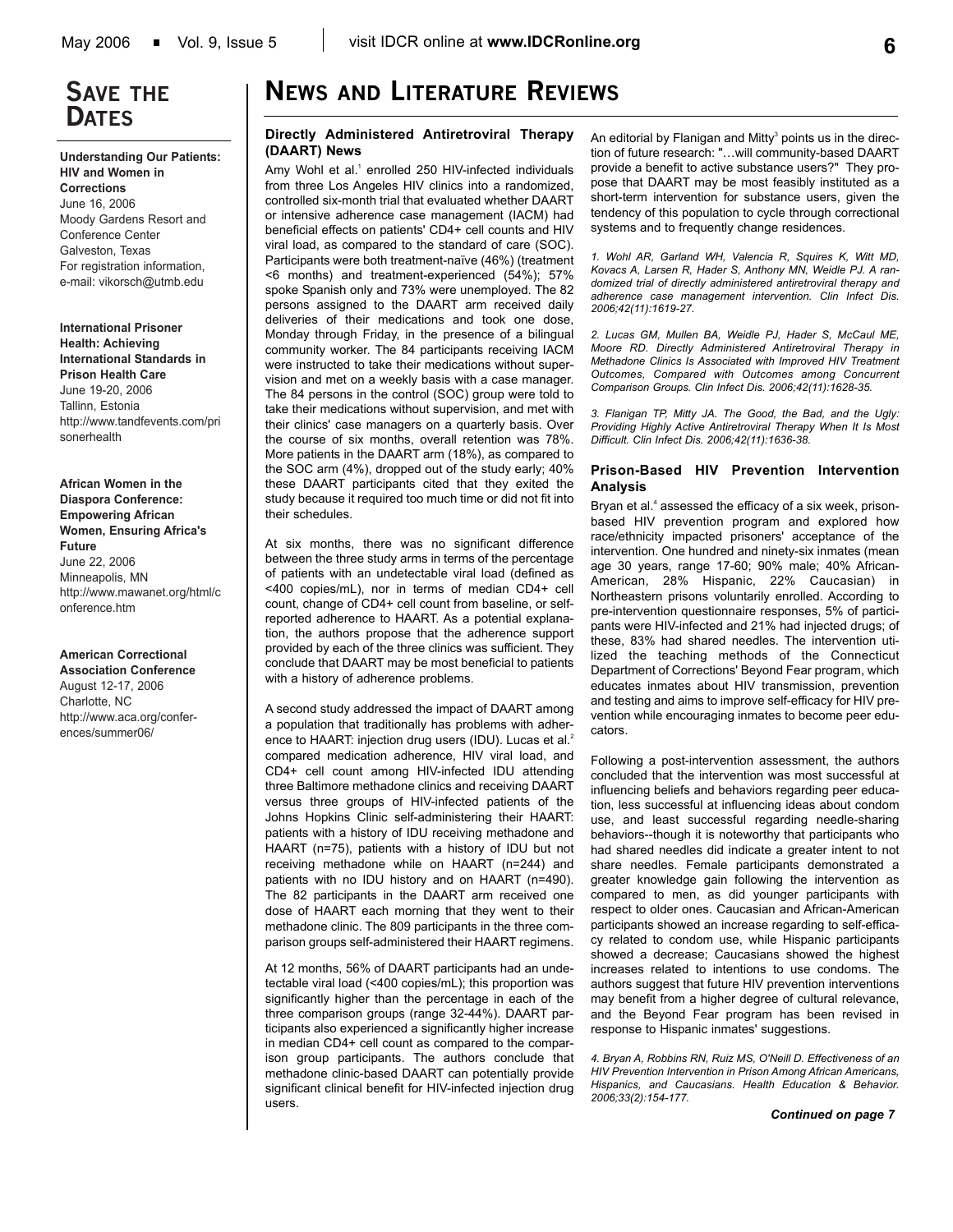# **SAVE THE DATES**

*(continued from page 6)*

**XVI International AIDS Conference** August 13-18, 2006 Toronto, Canada http://www.aids2006.org/

#### **11th World Conference on Public Health**

August 21-25, 2006 Rio de Janeiro, Brazil http://www.saudecoletiva2006.com.br/ingles/presentation.php

#### **Correctional Medicine Institute's 2006 Intensive Review in Correctional Medicine**

September 15-17, 2006 Baltimore, MD http://www.cmi2006.org/

#### **American Public Health Association 134th Annual Meeting and Exposition** November 4-8,2006 Boston, MA http://www.apha.org/meetings/

### **NEWS AND LITERATURE REVIEWS** *(continued from page 6)*

#### **Tenofovir's Genital Tract Successes**

Several studies point to the potential use of tenofovir as a pre-exposure prophylaxis to prevent HIV infection.

Vourvahis et al.<sup>5</sup> conducted the first study to measure tenofovir extra- and intra-cellular concentrations in men's and women's genital tracts from Day 1 to a steady-state. Twenty-two HIV-infected individuals participated; at enrollment, nine were not taking antiretrovirals (ARVs) and 13 were on a stable ARV plan. The nine individuals were treated with tenofovir monotherapy for 14 days; the 13 participants had tenofovir added to their regimen for greater than 20 days.

Tenofovir levels were significantly greater in the genital tract than in the blood in both men and women at Day 1 and at steady-state levels. In the genital tract, high concentrations of tenofovir were found both extra- and intracellularly in men, and extra-cellularly in women. Additionally, tenofovir monotherapy significantly reduced HIV-1 RNA both in the blood and genital tract over a period of 14 days in both men and women. Clinical trials are underway in the U.S. and the developing world to examine the safety and effectiveness of both tenofovir and truvada as pre-exposure prophylaxis.

In the first Phase I clinical trial to study an ARV as a potential vaginal microbicide, Mayer et al. Showed vaginal application of a tenofovir-containing gel to be safely tolerated by HIV-infected and uninfected women. Eighty-four women (24 HIV-infected, 60 HIV-uninfected; 24 sexually active, 60 abstinent; 45% African American, 35% Caucasian, 19% Latina) were assigned to use varied doses of the study product for 14 days. A 1% tenofovir gel used twice daily was as well tolerated as onceor twice-daily 0.3% regimens used by the 48 HIV-uninfected sexually abstinent women, establishing the highest practical dose and frequency. The authors stated, "Though 92% of the women reported at least one adverse event, the majority were mild (87%) and involved the genitourinary tract (70%), and specific adverse event patterns were not associated with gel concentration, sexual activity, or HIV status." Serum tenofovir levels were measured in 25 women; 14 (56%) revealed low but detectable serum levels. Among the HIV-infected women, no new reverse transcriptase resistance mutations were detected in HIV RNA after 14 days of tenofovir gel use, and none had detectable cervicovaginal HIV RNA at Day 14. Of the 81 women (HIVinfected and un-infected) who completed the 2 week course, 76 (94%) fully adhered to the study and 94% said that they would definitely or probably use the gel if it were available and they wanted to prevent HIV transmission; 81% of their male partners agreed that they would use the gel under similar circumstances. Given their results, the researchers support the expansion of safety and effectiveness testing and development of effective microbicide delivery devices.

*5. Vourvahis M, Tappouni H, Patterson K, Chen Y, Rezk NL, Fiscus S, Kearney BP, Rooney JF, Cohen M, Kashuba ADM. A Pharmacologic Basis for the Use of Tenofovir in Pre- and Post-Exposure Prophylaxis: Intra and Extracellular Genital Tract Pharmacokinetics and Pharmacodynamics from First Dose to Steady State in HIV-1 Infected Men and Women. Presented at the 13th CROI, Denver, Colorado. February 5-8, 2006.*

*6. Mayer KH, Maslankowski LA, Gai F, El-Sadr WM, Justman J, Kwiecien A, Masse B, Eshleman SH, Hendrix C, Morrow K, Rooney JF, Soto-Torres L; HPTN 050 Protocol Team. Safety and tolerability of tenofovir vaginal gel in abstinent and sexually active HIV-infected and uninfected women. AIDS. 2006;20(4):543-551.*

#### **Man charged for unprotected sex with women in Wisconsin**

According to a report in the Janesville Gazette,  $\overline{7}$  in 1996, a Wisconsin man was sentenced to six years imprisonment for having unprotected sex without disclosing his HIV infection to three partners. Ten years later, he has been accused of repeating that behavior. According to a search warrant affidavit, the man told a woman he had met in a bar that she "did not need to worry about" having unprotected sex with him. The woman's friends recognized the defendant from coverage of the 1996 case, yet when she asked him about his identity he denied being that person. The woman looked up the case at her public library, and eventually the man admitted his identity and HIV-status to her. He qualified his admission by stating that his HIV infection was "under control" and that his "blood levels were not at a contagious level," according to court records.

In 1996, the man pleaded no-contest to three felony charges of reckless endangerment; he is now expected to plead no-contest to second-degree reckless endangerment, using his prior time served in prison to his favor.

*7. The Janesville Gazette. Available at*

*http://www.gazetteextra.com/hivcharges040706.asp. April 7, 2006.*

### **RESOURCES**

**CDC. Advancing HIV prevention: new strategies for a changing epidemic**

United States, 2003. http://www.cdc.gov/mmwr/preview/mmwrhtml/mm5215a1.htm

**CDC. Comprehensive HIV Prevention: Essential Components of a Comprehensive Strategy to Prevent Domestic HIV, 2006,**  April 2006

http://www.cdc.gov/hiv/resources/reports/comp\_hiv\_prev/pdf/comp\_hiv\_pr ev.pdf

**CDC. Revised Guidelines for HIV Counseling, Testing, and Referral -** November 09, 2001

http://www.cdc.gov/mmwr/preview/mmwrhtml/rr5019a1.htm

#### **CDC. Management of Possible Sexual, Infection-Drug-Use, or Other Nonoccupational Exposure to HIV, Including Considerations Related to Antiretroviral Therapy** January 21, 2005

http://aidsinfo.nih.gov/ContentFiles/NonOccupationalExposureGL.pdf

**A Rapid Review of Rapid HIV Antibody Tests (PDF only - 232 KB, 7 pages)**

**Current Infectious Disease Reports 2006;8:125-131** http://www.cdc.gov/hiv/rapid\_testing/materials/rapid\_review.pdf

#### **MMWR: Notice to Readers: Protocols for Confirmation of Reactive Rapid HIV Tests**

http://www.cdc.gov/mmwr/preview/mmwrhtml/mm5310a7.htm